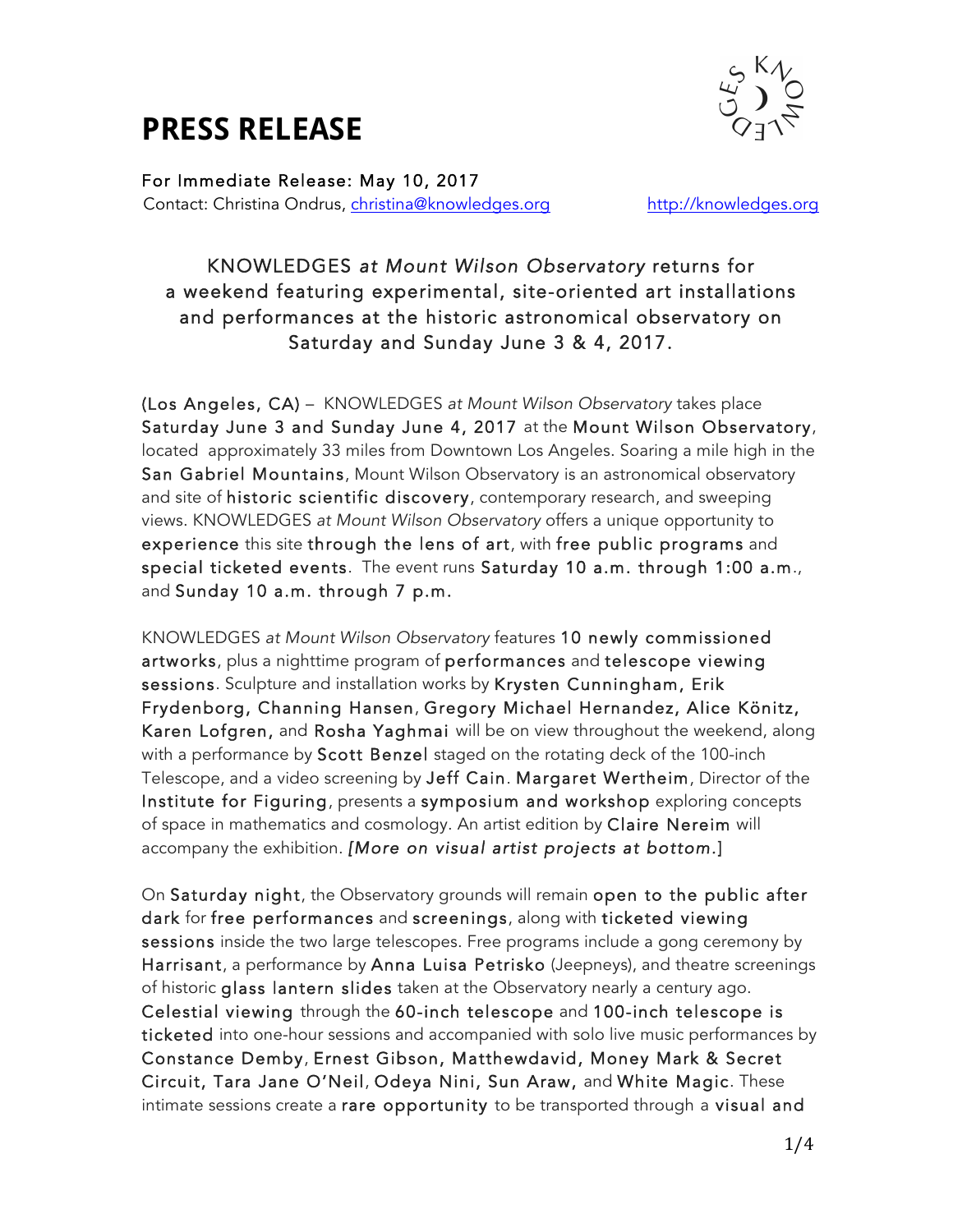sonic experience of the cosmos. Each of these micro-concerts are a very limited capacity of 20-25 people. Tickets are \$40 per person, and include viewing through the telescope, offering the public an opportunity for individual, rather than standard group access. Tickets available at: http://knowledges.org/tickets.

In a very special encore appearance, symphonic sacred space music pioneer Constance Demby invites audiences to "travel on a beam of sound to the heart of the universe" as she performs her custom designed Sonic Steel Space Bass inside the 100-inch Telescope dome. This additional Sunday afternoon performance is ticketed at \$20 per person.

A full schedule of events and tickets will be available at http://knowledges.org.

KNOWLEDGES *at Mount Wilson Observatory* is made possible with support from the Mike Kelley Foundation for the Arts.

### ABOUT KNOWLEDGES:

KNOWLEDGES is an artist-organized curatorial initiative into the expanded field, creating opportunities for artists and the public to experience site through the lens of art. The 2017 exhibition is curated by KNOWLEDGES founding director Christina Ondrus, with additional programming curated by John Hogan, Ian James, Gabie Strong, and Brica Wilcox. KNOWLEDGES is a recipient of an inaugural 2016-17 Artist Project Grant from the Mike Kelley Foundation for the Arts. The first iteration of KNOWLEDGES *at Mount Wilson Observatory* was in 2012, and included work by 40 artists, performers, collectives, and organizations in an unprecedented event. KNOWLEDGES is a project of the Pasadena Arts Council's EMERGE Fiscal Sponsorship Program.

WEBSITE: http://knowledges.org

INSTAGRAM: https://www.instagram.com/theknowledges FACEBOOK: https://www.facebook.com/theknowledges TWITTER: https://twitter.com/theknowledges

#### DIRECTIONS:

Mount Wilson Observatory (MWO) is located on Mount Wilson, a 1,740-metre (5,710 foot) peak in the San Gabriel Mountains near Pasadena, northeast of Los Angeles. From the 210 Freeway, follow the Angeles Crest Highway (State Highway 2) north out of La Canada-Flintridge, past the Angeles Forest Highway turnoff to Palmdale, to the Mount Wilson turnoff at Red Box. Drive about 5 miles more to Mount Wilson.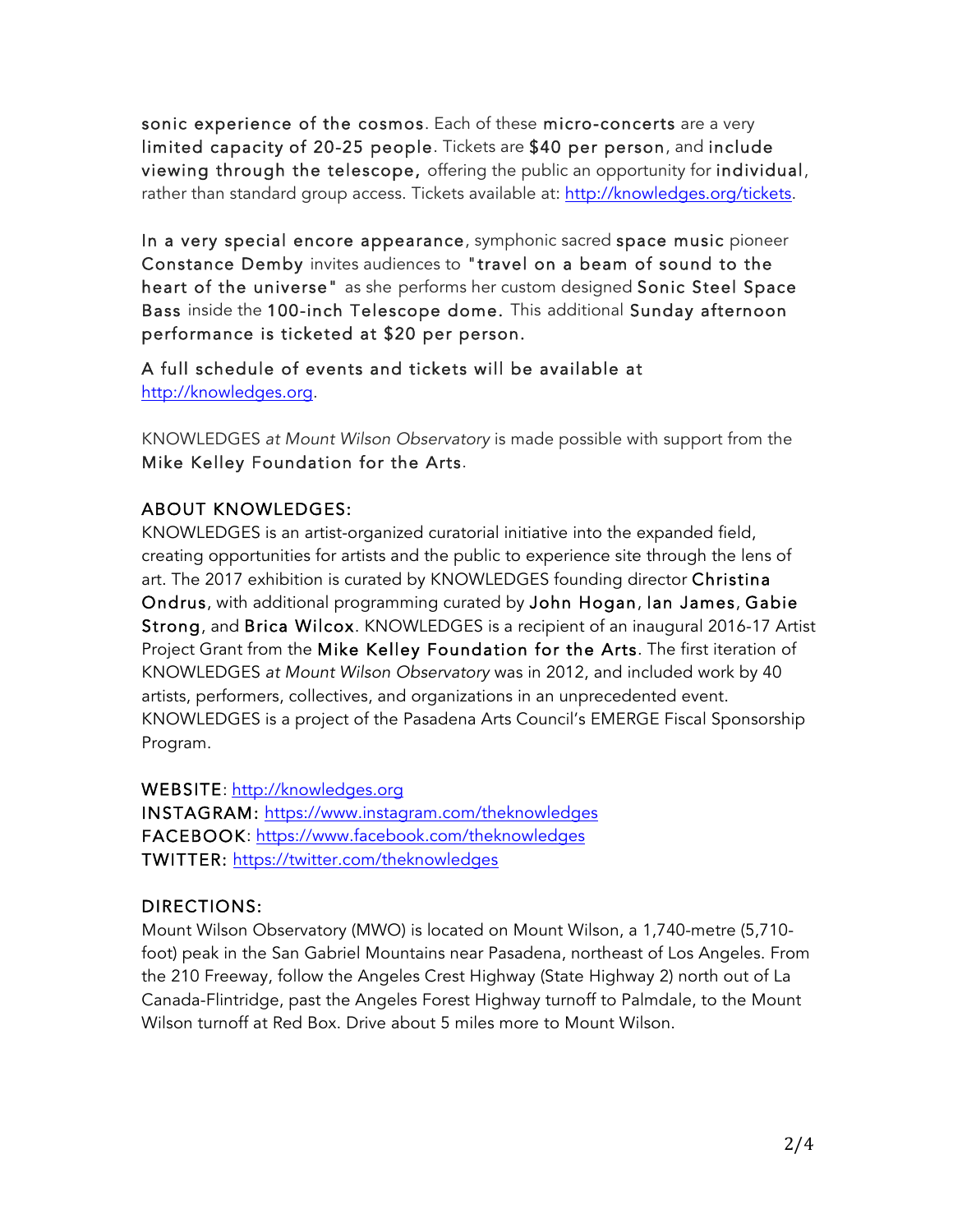# **PRESS RELEASE**



### PARKING:

The U.S. Forest Service requires that each vehicle parking within the Angeles National Forest, which includes the Observatory parking lot, display a National Forest Adventure Pass or a Golden Age Passport. The Adventure Pass may be purchased for \$5 (one day) or \$30 (one year), per vehicle. On weekends, the passes may be purchased at the Cosmic Café, above the Observatory's main parking lot.

### ABOUT MOUNT WILSON OBSERVATORY:

Soaring a mile above Los Angeles in the San Gabriel Mountains, Mount Wilson Observatory (MWO) is an astronomical observatory and site of major historic scientific discovery, contemporary research, and sweeping views. https://www.mtwilson.edu/

### MORE ABOUT THE VISUAL ARTIST PROJECTS:

- Scott Benzel's *Mathesis and Mathematikoi* is a movement/performance/sound piece to be performed on the rotating interior deck of the dome of the 100-inch telescope. The piece is rooted in the landmark astronomical and cosmological work of Edwin Hubble (which took place in the telescope), the proto-scientific philosophy of the Mathematikoi, and the dance work of the Judson Dance Theater. Performances are free and will be scheduled throughout the weekend.
- Jeff Cain's *Blindspot* is a video that uses 100 years of sunspot observational drawings from Mt Wilson's 150 Solar Tower with manipulated video footage and animation to speculate the connection of celestial and terrestrial landscapes.
- Krysten Cunningham's *Big Stretch Math* is a site-determined sculptural work using spandex to playfully connect a constellation among trees. Its title refers to the Astronomers' work of calculating large distances and magnitudes of scale that exceed human comprehension, while its materials poke fun at a rigid system of linear logic.
- Erik Frydenborg's site-specific scenic flat temporarily obscures the façade of Mount Wilson's Astronomical Museum with a large iconographic tableau, comprised of a mural-sized image with elements of low relief sculpture. This architecturally scaled work will treat the museum's entrance as an oracular shrine, conflating the horologic tradition of astronomical timekeeping with science fiction set design—alluding to a hyperbolic cosmic order.
- Channing Hansen's intricately knitted work uses a "score" or pattern generated by a mathematical algorithm derived from GPS gathered while hiking